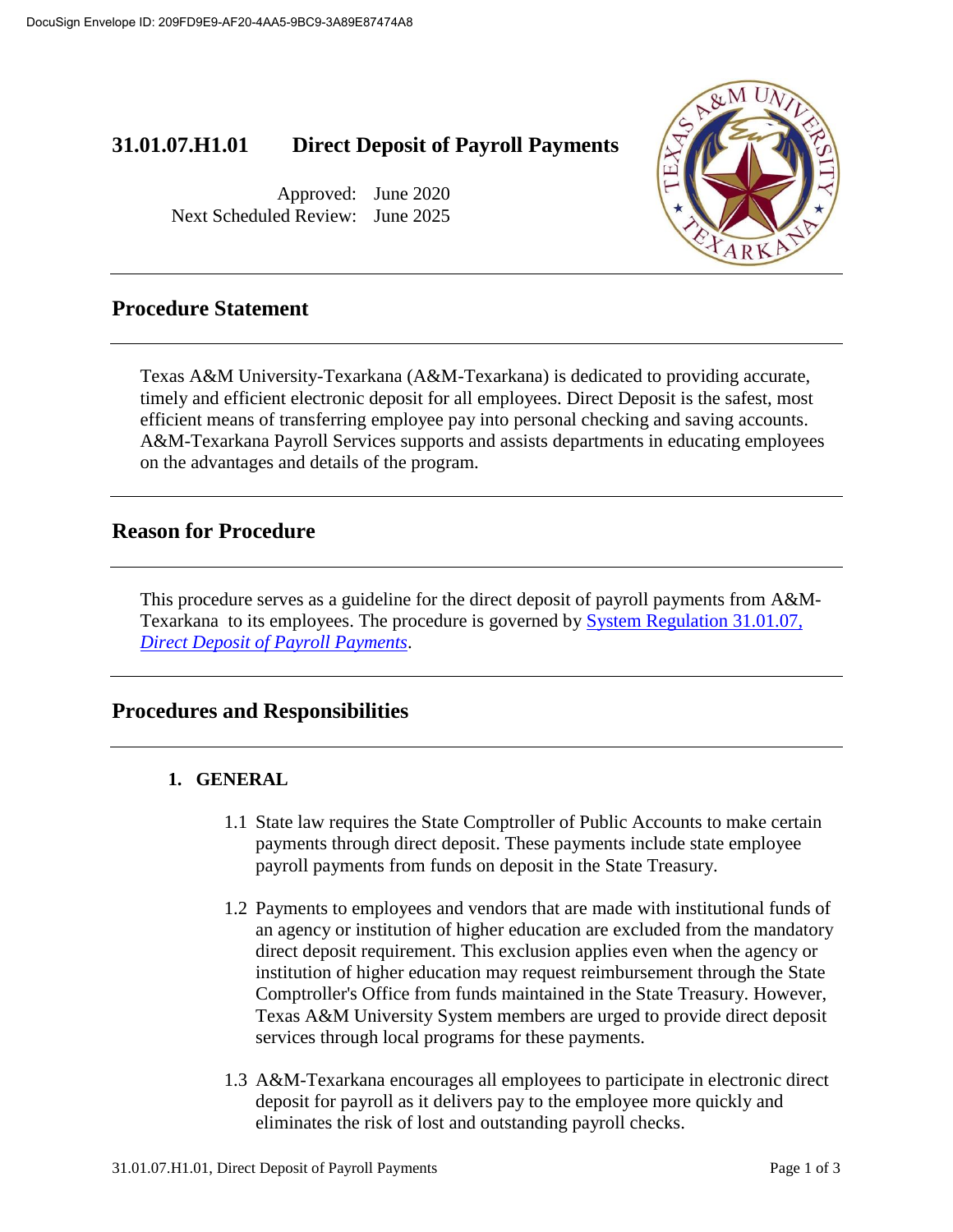#### **2. PROCEDURES**

- 2.1 All newly hired employees are required to complete the payment election step in Workday during the onboarding process.
- 2.2 Current employees will use the payment election option in Workday to set up or change their current direct deposit information.
- 2.3 Employees may elect to divide their pay into a maximum of five (5) separate accounts.
- 2.4 Responsibility lies with the employee to ensure their bank routing/transit and account numbers are correct when enrolling in direct deposit.
- 2.5 If an employee's direct deposit is incorrect and the payment is rejected, the replacement pay cannot be processed until A&M-Texarkana has confirmation the funds have been returned to its banking institution.
- 2.6 If an employee chooses to receive a paper check, they will be able to pick up their paycheck on payday from the Payroll Services Coordinator. Photo identification may be required before the check is released.
	- 2.6.1 If an employee chooses to receive a paper check and does not pick it up within three (3) business days from payday, it will be mailed to the address on file.
		- 2.6.1.1 A reprint is available for a lost check. However, after three (3) lost checks, the employee will be required to pick up their paycheck in person or sign up for direct deposit.
			- 2.6.1.1.1 Should the employee not be able to pick up their paycheck in person, the employee may pay the fees associated with mailing the paycheck via certified mail to ensure delivery.

#### **3. CHANGING OR CANCELING DIRECT DEPOSIT INFORMATION**

- 3.1 An employee can change their direct deposit information or discontinue direct deposit at any time by changing their payment elections in Workday. However, the pay calculation date should be considered when making any changes to direct deposit to avoid unintended consequences.
	- 3.1.1 It is highly recommended if canceling or changing bank information to check the pay calculation date, either with the Payroll Services Coordinator or by looking at the pay calendar on the Payroll webpage. Do not cancel an old account until confirmation can be made that the direct deposit will be going to the new account.